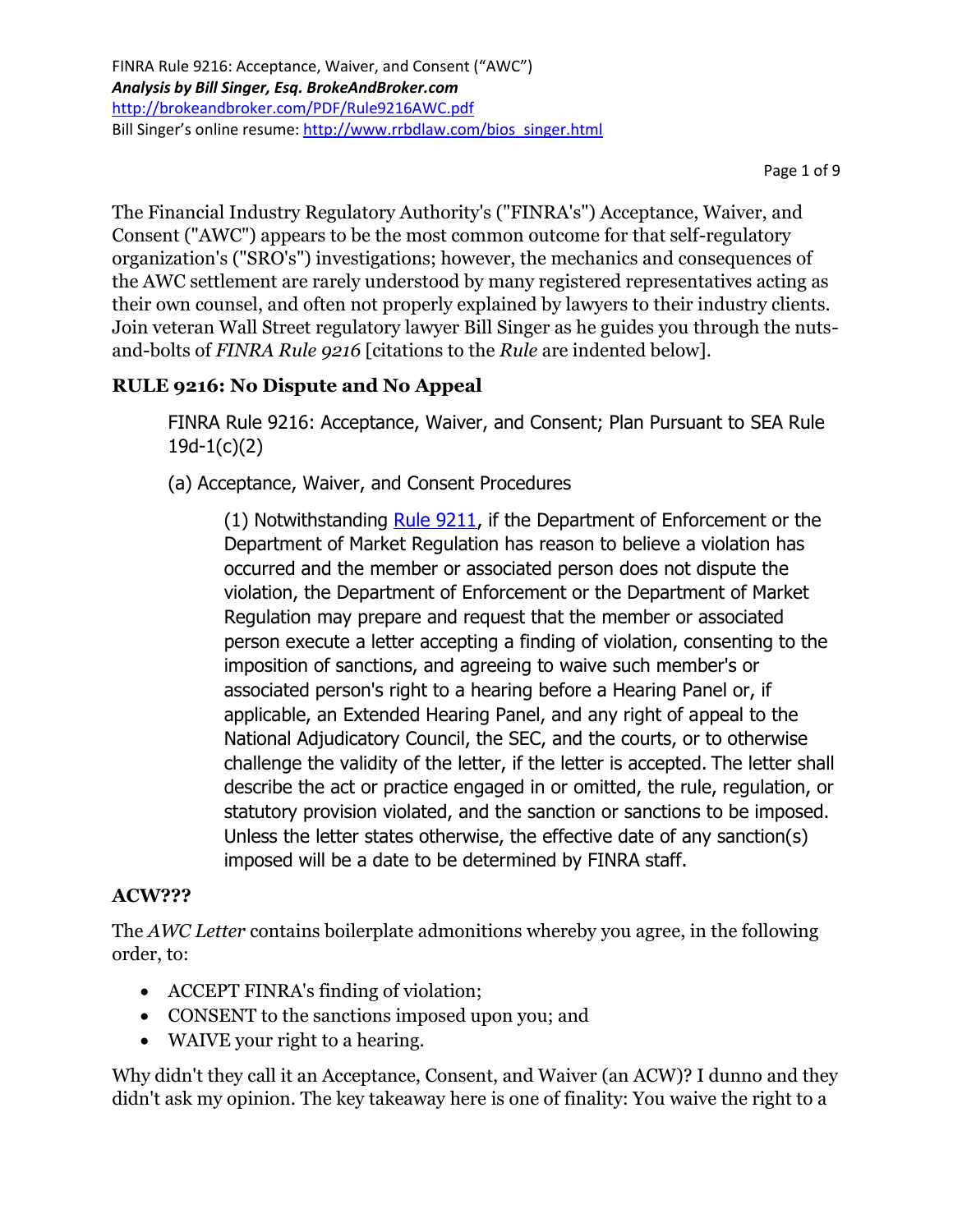hearing and your right to appeal to FINRA's NAC, to the Securities Exchange Commission, and to the courts. It's game, set, and match.

### **In The Beginning**

As with so many rules and regulations, FINRA Rule 9216 begins with a reference to yet another rule: *FINRA Rule 9211: Authorization of Complaint*, which, in pertinent part at *Rule 9211(b): Commencement of Disciplinary Proceeding*, states that a "disciplinary proceeding shall begin when the complaint is served and filed."

When we reach that point in time when the brains of FINRA staffers have achieved a state of mind prompting them to recommend charges against you, Staff may halt their countdown to serving you with a *Complaint* and give you a choice between two doors:

- **Door #1:** If you are prepared to throw in the towel and settle the allegations, you can settle via an AWC with the SRO **before** a formal *Complaint* is issued but you will have to agree not to dispute FINRA's allegation of the violation(s).
- **Door #2:** If you are incensed, outraged, and prepared to fight all the way down to the mat, then you are likely headed for a contested hearing. After the issuance of a *Complain*t, however, if you have a change of heart, you may still be able to settle via an *Offer of Settlement*.

#### **The Pros of Settlement**

Why might you want to bite your tongue and swallow your pride and settle with FINRA? *Ahhhh* . . . now that's the key question so many of my clients ask me.

If you pursue your "day in court" through a contested disciplinary hearing, you lose control of your fate because a hearing panel could impose crushing fines and suspensions (including a *Bar*). If you settle, you retain some ability to negotiate the amount of any fine and the length of any suspension.

Another factor to consider is the so-called "settlement premium," which should come into play when negotiating the sanctions attendant to an AWC. FINRA often tosses respondents a bone in the form of a "discount" on fines and/or suspension if you go down quietly via an AWC. If you opt to settle after the issuance of the *Complaint* via an *Offer of Settlement* (in contradistinction to an AWC), you may find that Staff demands a more onerous fine and/or suspension than what was on the table during the AWC discussions.

In simpler terms, perhaps the most compelling reason to settle is summed up by the expression: *It's the Devil you know versus the Devil you don't know.*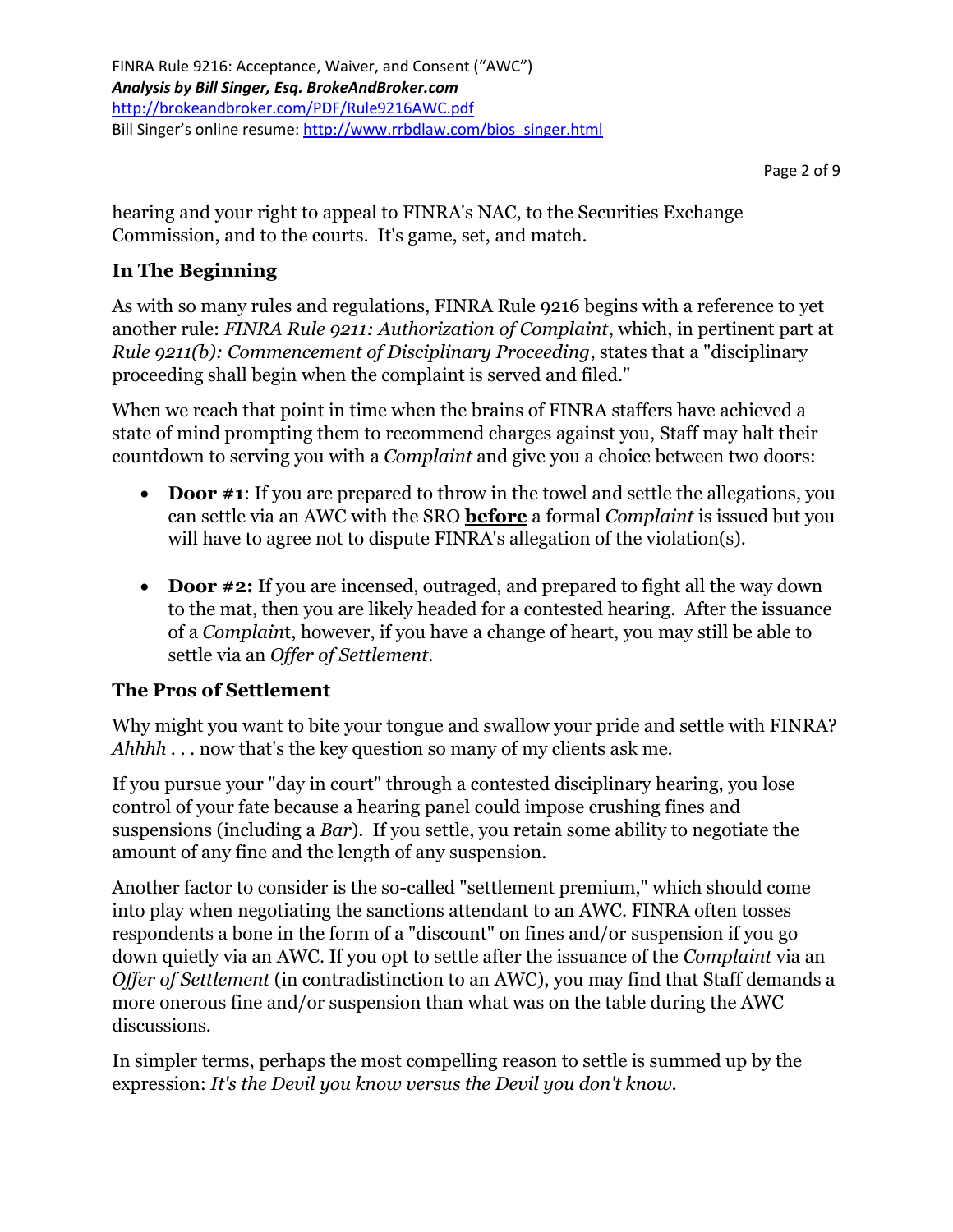Page 3 of 9

When trying to figure out what's a fair dollar amount or a reasonable number of weeks/months suspension, make sure to consult the appropriate section of *[FINRA's](http://www.finra.org/sites/default/files/Sanctions_Guidelines.pdf)  ["Sanction Guidelines."](http://www.finra.org/sites/default/files/Sanctions_Guidelines.pdf)* Similarly, research some of the settled cases presented in the *[BrokerAndBroker.com Blog AWC Database](http://www.brokeandbroker.com/index.php?a=topic&topic=awc)*; and also research *[FINRA's online](http://disciplinaryactions.finra.org/search.aspx?)  ["Disciplinary Actions" database.](http://disciplinaryactions.finra.org/search.aspx?)*

### **The Cons of Settlement**

Why might you want to tell FINRA "HELL NO!" when it comes to settling via the AWC ? For one thing, there is often a chasm between Enforcement/Market Reg *believing* that you committed a violation and *proving* that conjecture by a preponderance of the evidence. For another thing, if you to enter into an AWC, denying the SRO's allegations after settlement could constitute a violation of FINRA's rules and land you in hot water. If you think that FINRA's bluffing or that you can refute the regulator's allegations, then you might want to pass on the AWC. Who knows . . . if you demand your right to a hearing, you might successfully defend yourself and win exoneration. For some industry respondents, it often boils down to little more than a matter of principle and a sincere belief that they did nothing wrong and are not going to roll over and play dead just to placate FINRA.

On the other hand, if you're guilty as Hell and there's little likelihood of salvation at the end of the disciplinary process, entering into an AWC may end your career sooner rather than later. If the goal is to delay the imposition of inevitable Bar as long as you can, then demanding your right to a hearing and exhausting your appeals may buy you more time. Cynical as that sounds (and it is), it's a common strategy in all forms of litigation.

#### **Overplaying Your Hand**

FINRA is not above playing games and its Staff may try to bluff you into settlement. The allegations, assertions, and threatened charges raised by Staff during settlement negotiations may be significantly diluted or even absent in the filed Complaint. As such, the Complaint may be far more benign than what Staff claimed would be in that document if you didn't settle on their terms. On the other hand, what shows up in the *Complaint* may look as bad or worse than what Staff threatened.

It often takes on the dimensions of a high-stakes poker game in which you fold but may have to pay to see the other player's hand -- or that hand may not be shown for any price. If you don't fold and go "all in," you have to deal with the fact that *Lady Luck* is often fickle. Sometimes, both FINRA and a Respondent are certain that they have a can't-lose hand. Just remember, *Pocket Aces* are not always enough.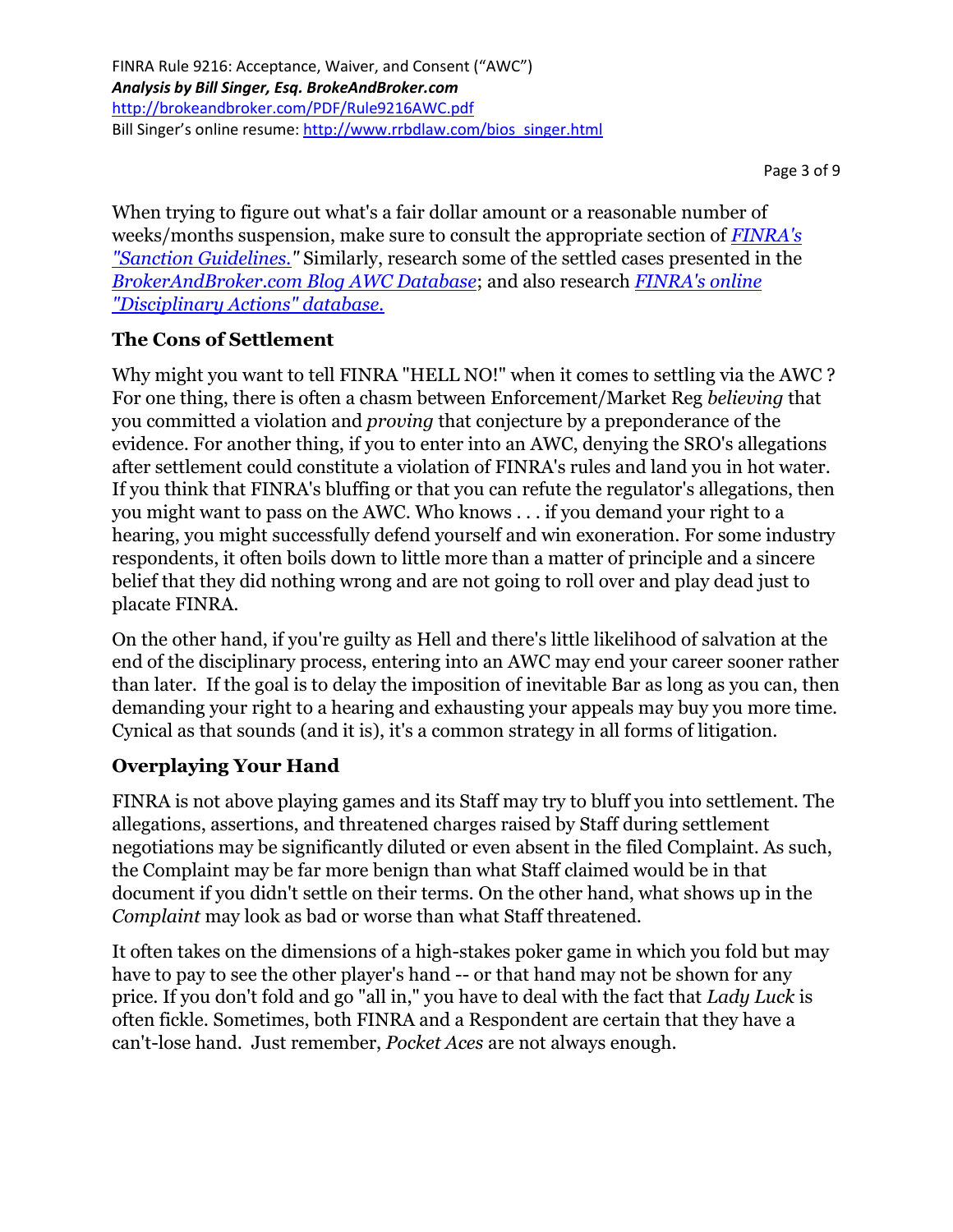Page 4 of 9

# **The Letter**

At the heart of the AWC process is what the rule characterizes as a "letter," which you will be required to execute. When the ink of your signature (and that of your lawyer) has dried on the AWC Letter, a bit of magic occurs because FINRA characterizes that "letter" as something that you submitted and asked be accepted as setting forth the terms of your settlement. I say it's a bit of magic because, in reality, you don't actually draft the letter -- it's drafted by the Staff, and should you attempt to propose revisions to the Staff's draft, that often sets off a round of contentious negotiations. The majority of AWCs contain this boilerplate introductory sentence:

Pursuant to FlNRA Rule 9216 of FINRA's Code of Procedure, Respondent submits this Letter of Acceptance, Waiver and Consent ("AWC") for the purpose of proposing a settlement of the alleged rule violations described below.

What FINRA portrays as a submission of a settlement proposal, many respondents portray as the byproduct of FINRA's twisting of their arms and forcing them to accept. To hear such respondents tell their version, they would cite to the crippling costs of defending against charges in a threatened *Complaint* and the Staff's admonition that the failure to accept a largely pre-packaged settlement could expose the respondents to a nuclear option of an *Office of Hearing Officers*' *Hearing Panel* imposing astronomical fines and career-ending suspensions after a plenary hearing.

# **Lawyered Up Versus Pro Se**

In the case of a respondent represented by a seasoned, industry lawyer, you should benefit from objective counsel about the merits of FINRA's likely case against you and of your probable defenses. Similarly, your lawyer should be able to navigate you through what would constitute a fair settlement or whether your situation truly suggests that you should go to the mat and demand a hearing. Of course, all that wonderful conversation and advice comes with a hefty cost, and for many respondents, the dollars involved in paying a law firm's Retainer plus hourly fees, costs, and expenses is out of reach. The reality for many pro se respondents is that they enter into AWCs that extract negatively disproportionate fines and/or suspensions when compared to recent settlements or to recent *Decisions* following contested hearings.

#### **Effective Date of Sanctions**

As noted in Rule 9216, the effective sanction date is determined by Staff. In theory, you have some limited ability to ask the Staff to agree to a date on which the agreed-to sanctions would be imposed. There is even a mechanism for scheduling a payment plan for fines. Some folks prefer to get things moving immediately; others need time to get their affairs in order; and some just want to serve the 30-day suspension in August or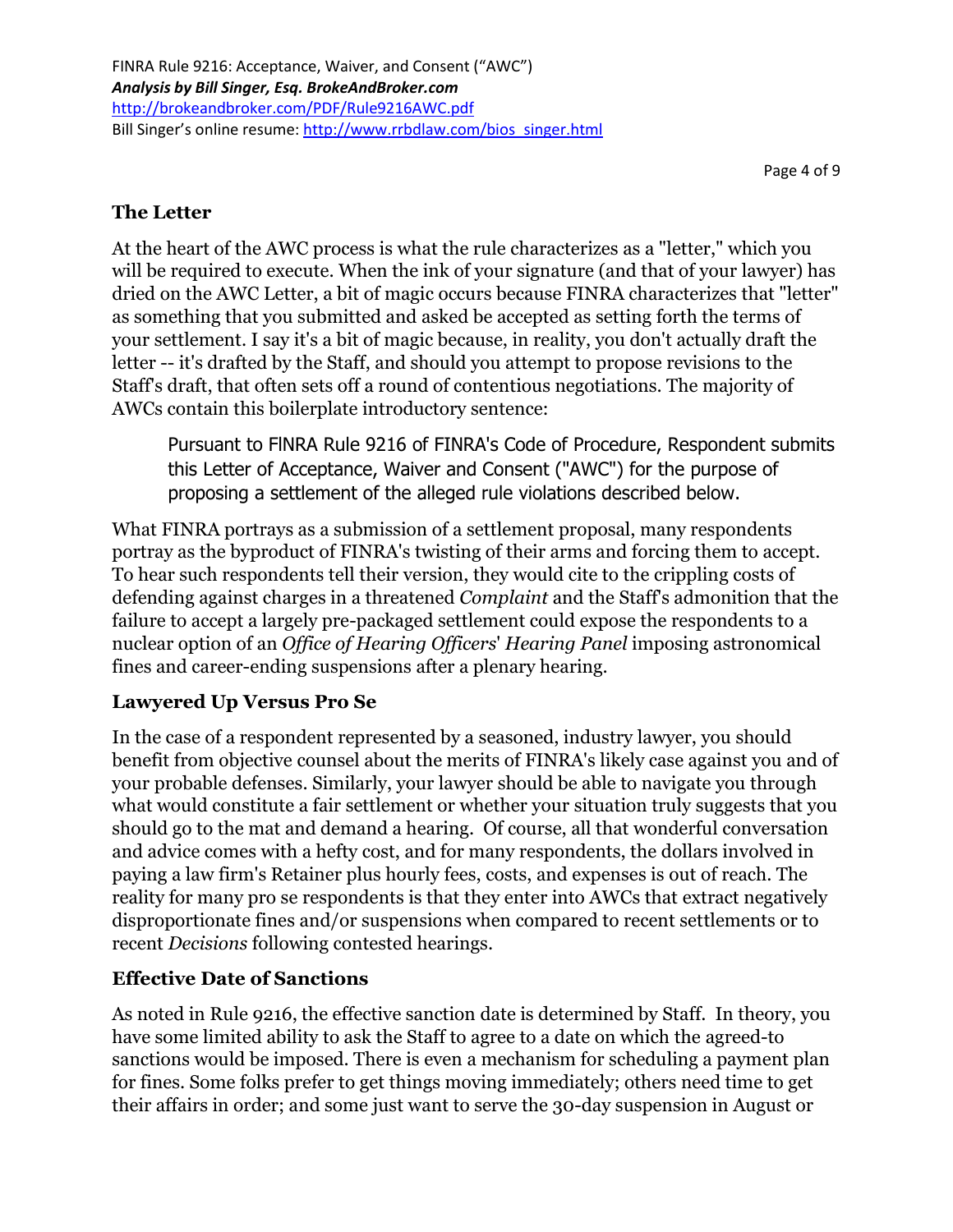Page 5 of 9

during a holiday season. In practice, the Staff frequently plays what amounts to a silly shell-game and will insist that they can't actually set the date on which sanctions will be imposed as a condition of your executing the AWC because . . . and then you get a flood of explanations: *we have to get clearance from our boss, we have to get clearance from Washington, our policy is not to negotiate a specific date on which your suspension will begin, we can't agree to a date because we don't know if the proposed AWC will be accepted*, and it goes on and on and on. There's the rule. Then there's the bureaucracy's interpretation of the rule. Then there's the way things actually get done.

> (2)(A) If a member or person associated with a member submits an executed letter of acceptance, waiver, and consent, by the submission such member or person associated with a member also waives:

(i) any right of such member or person associated with a member to claim bias or prejudgment of the General Counsel, the National Adjudicatory Council, or any member of the National Adjudicatory Council, in connection with such person's or body's participation in discussions regarding the terms and conditions of the letter of acceptance, waiver, and consent, or other consideration of the letter of acceptance, waiver, and consent, including acceptance or rejection of such letter of acceptance, waiver, and consent; and

(ii) any right of such member or person associated with a member to claim that a person violated the ex parte prohibitions of [Rule](http://finra.complinet.com/en/display/display.html?rbid=2403&element_id=3911)  [9143](http://finra.complinet.com/en/display/display.html?rbid=2403&element_id=3911) or the separation of functions prohibitions of [Rule 9144,](http://finra.complinet.com/en/display/display.html?rbid=2403&element_id=3912) in connection with such person's or body's participation in discussions regarding the terms and conditions of the letter of acceptance, waiver, and consent, or other consideration of the letter of acceptance, waiver, and consent, including acceptance or rejection of such letter of acceptance, waiver, and consent.

#### **Waive Bye Bye**

The act of submitting your AWC for approval includes your agreement to waive any claim of bias or prejudgment by FINRA's General Counsel, the NAC, and any NAC member concerning the discussions involving the terms and conditions of your AWC. Moreover, you know how you really, really believe that during the AWC negotiations that Staff had some improper private chat about you with someone on the NAC or that the separation you were promised between the Staff and the NAC was winked at? Well, kiss that claim goodbye because waived it when you submitted the settlement proposal.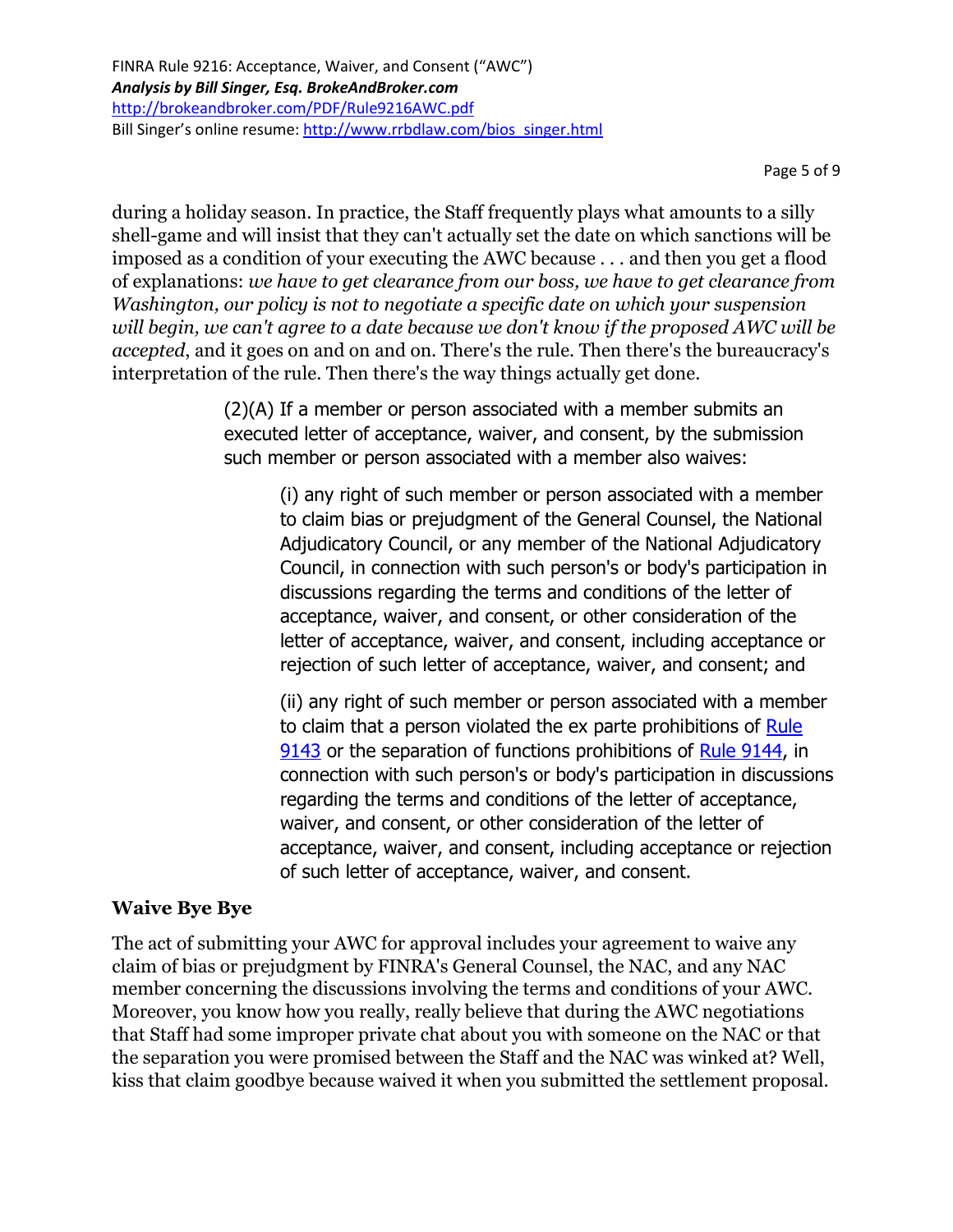Page 6 of 9

(B) If a letter of acceptance, waiver, and consent is rejected, the member or associated person shall be bound by the waivers made under paragraphs  $(a)(1)$  and  $(a)(2)(A)$  for conduct by persons or bodies occurring during the period beginning on the date the letter of acceptance, waiver, and consent was executed and submitted and ending upon the rejection of the letter of acceptance, waiver, and consent.

### **FINRA's Insurance Policy**

During the period between when you submit the AWC for acceptance and its rejection (yes, there are times when the proposed fine and/or suspension may not be deemed sufficient), you are bound by all the waivers you made in submitting the now-rejected AWC. All of which renders this aspect of the AWC a FINRA insurance policy along the line of a heads-I-win-tails-you-lose proposition. In fairness, this is how it goes with virtually all such settlements (even those involving court cases) -- it's the grease that allows most settlement processes to spin its wheels. Consequently, if you think the fix was in or the settlement process was rigged against you, you're not going to have much recourse if your offer is rejected.

> (3) If the member or associated person executes the letter of acceptance, waiver, and consent, it shall be submitted to the National Adjudicatory Council. The Review Subcommittee or the Office of Disciplinary Affairs may accept such letter or refer it to the National Adjudicatory Council for acceptance or rejection by the National Adjudicatory Council. The Review Subcommittee may reject such letter or refer it to the National Adjudicatory Council for acceptance or rejection by the National Adjudicatory Council.

> (4) If the letter is accepted by the National Adjudicatory Council, the Review Subcommittee, or the Office of Disciplinary Affairs, it shall be deemed final and shall constitute the complaint, answer, and decision in the matter. If the letter is rejected by the Review Subcommittee or the National Adjudicatory Council, FINRA may take any other appropriate disciplinary action with respect to the alleged violation or violations. If the letter is rejected, the member or associated person shall not be prejudiced by the execution of the letter of acceptance, waiver, and consent under paragraph (a)(1) and the letter may not be introduced into evidence in connection with the determination of the issues set forth in any complaint or in any other proceeding. . .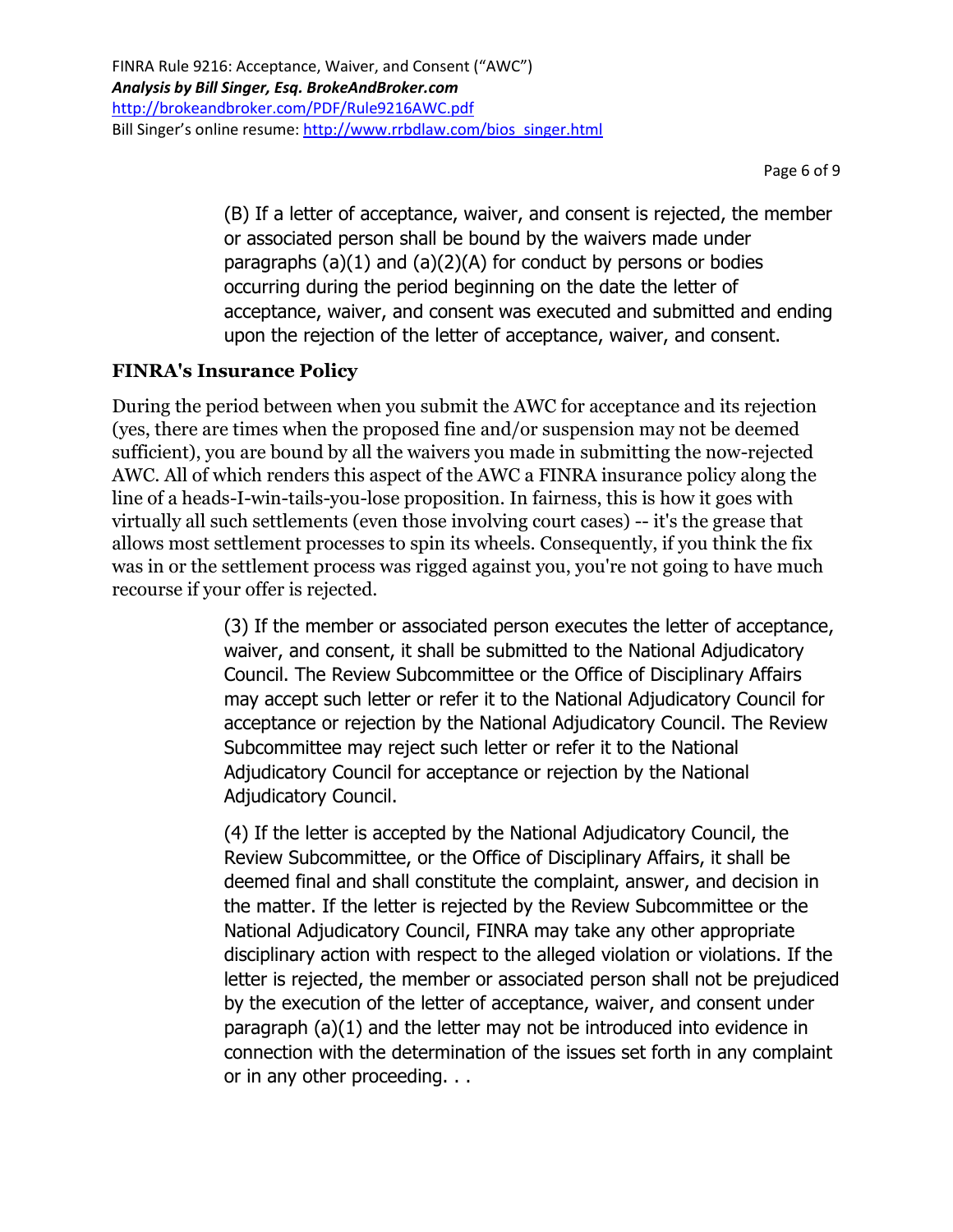#### **Kafka and Alice In Wonderland**

When it comes to accepting or rejecting an AWC, Rule 9216 seems to have cut-andpasted passages from Kafka's *The Trial* or Lewis Carroll's *Alice in Wonderland*:

*Journey Of A Thousand Miles:* According to the FINRA Rule 9216(a)(3), you submit the AWC to the NAC.

*The Power To Accept:* Although 9216(a)(3) very clearly states that the AWC is to be submitted to the NAC, in the very next sentence and without so much as an explanation or clarification, we are told that the AWC may be accepted by the *Review Subcommittee* or the *Office of Disciplinary Affairs* ("ODA"). If a respondent "shall submit" an AWC to the NAC, how the hell does that same AWC wind up before the *Review Subcommittee* or *ODA*? Leaving that threshold question hanging on some tree branch like a grinning but vanishing *Cheshire Cat*, we then learn that the *Review Subcommittee* or the *ODA* can accept an AWC.

*The Power to Reject:* The *Review Subcommittee* can reject an AWC but the *ODA* lacks such power.

*Unrejected But Not Accepted*: Both the *Review Subcommittee* and the *ODA* may "refer" an *unrejected* AWC that they don't accept to the *NAC* for further consideration but only *the Review Subcommittee* may "reject" an AWC. An *unrejected* AWC that they don't accept -- you really can't make up such gobbledygook like that without being a talented wordsmith.

*The Plenary Power of the NAC*: The *NAC* can accept or reject whatever the hell it wants.

*Three For The Price Of One:* If the *Review Subcommittee*, the *ODA*, or the *NAC* accepts your AWC, that document magically is transformed into a trinity of a FINRA *Complaint*, your *Answer*, and FINRA's *Decision*.

*Tabula Rasa*: If the *Review Subcommittee* or the *NAC* rejects your AWC, the good news is that the slate is wiped clean by FINRA and the SRO promises not to use your proposed AWC as evidence in connection with a determination concerning the issues set forth in any *Complaint* or in a proceeding. A word of caution from an old hand at dealing with FINRA: Be careful about what you disclose to Staff during the AWC negotiations. Yeah, sure, all well and fine that FINRA promises not to introduce any of your damaging admissions into evidence or to incorporate them into the *Complaint*. On the other hand, have you ever tried to un-ring a bell?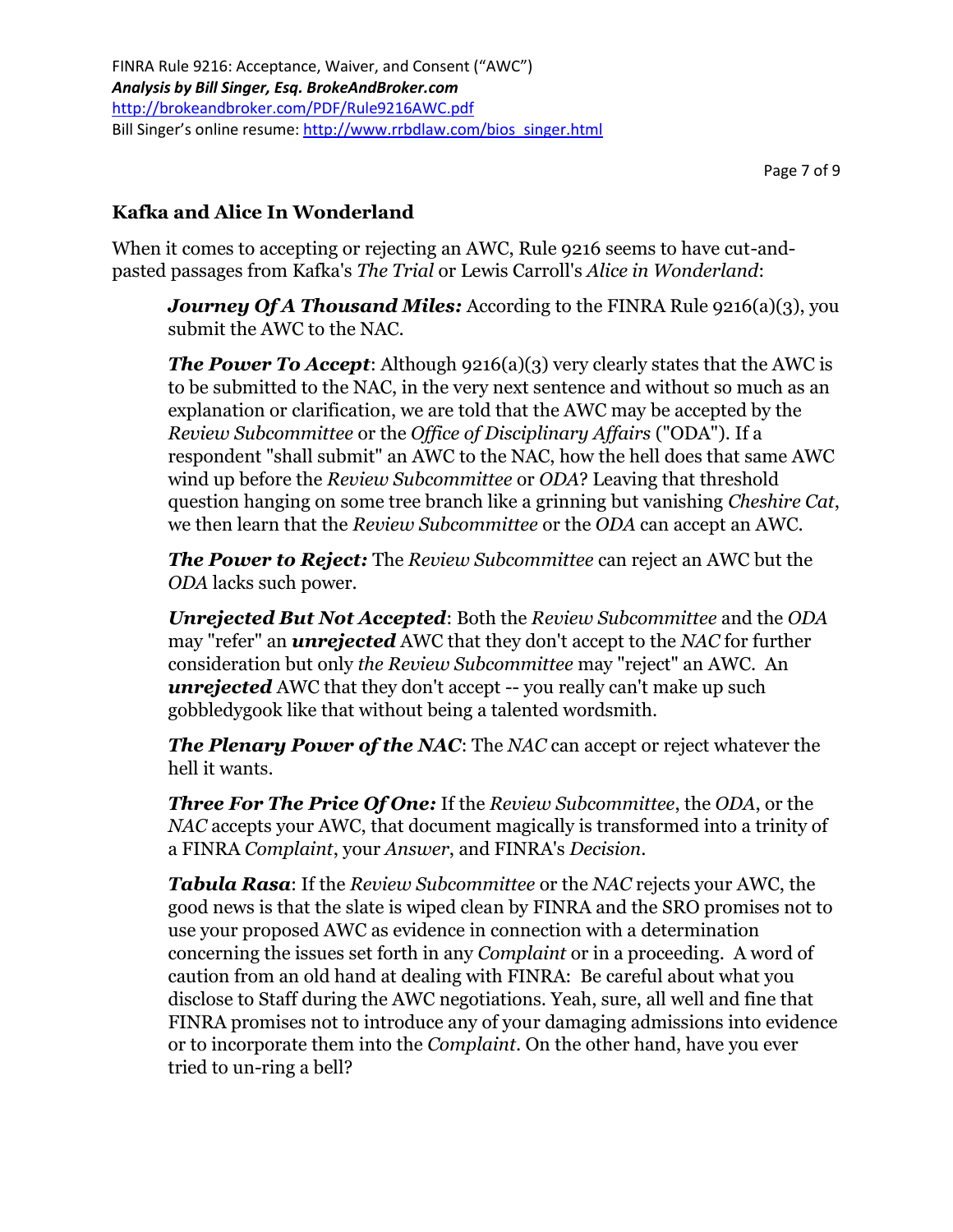# **Permanent Disciplinary Record**

At long last you have decided, for whatever reason, to go along with the whole AWC thing and FINRA gets back to you with the semi-good news that it's now a done deal. Trust me, the pain ain't done yet. If you look at a typical AWC, you will likely find this language in the approved final version:

C. If accepted:

1. this AWC will become part of their permanent disciplinary records and may be considered in any future actions brought by FINRA or any other regulator against them;

You know the water-cooler lawyer in your branch office who told you to go with the AWC because it's no big deal and it's simply a settlement and no settlement can ever be used against you? Well, next time you see that idiot, maybe you should dump the water jug on his head. In fact, the AWC goes into your *Central Registration Depository* record and in the future, should you slip up, rest assured that your past AWC "history" will be cited to show that you lack remorse, are a recidivist, should be slammed with the most extreme fines, and are the kind of registered person who should be barred.

#### **Going Public**

Many folks who settle with FINRA via an AWC fail to understand that there is nothing "secret," "confidential," or "private," about the embarrassing disclosures and allegations that were printed above their signature. As clearly admonished in most AWCs:

2. this AWC will be made available through FINRA's public disclosure program in response to public inquiries about their disciplinary records;

3. FINRA may make a public announcement concerning this agreement and the subject matter thereof in accordance with FINRA Rule 8313; and

I beg you -- I plead with you -- read and re-read paragraphs #2 and #3 immediately above. Your AWC will find its way onto FINRA's database, including *BrokerCheck*. Your AWC may well find its way into a press release, which could then be picked up by the media -- including blogs such as *BrokeAndBroker*.com. An AWC is NOT a secret, confidential, private affair between you and FINRA.

#### **It's All Lies**

Once the AWC is approved, you have lost the ability to contain the matter and it may well find its way into the public domain. During a job interview, you may be asked about the underlying allegations in the AWC or about your sanctions. The inclination for many